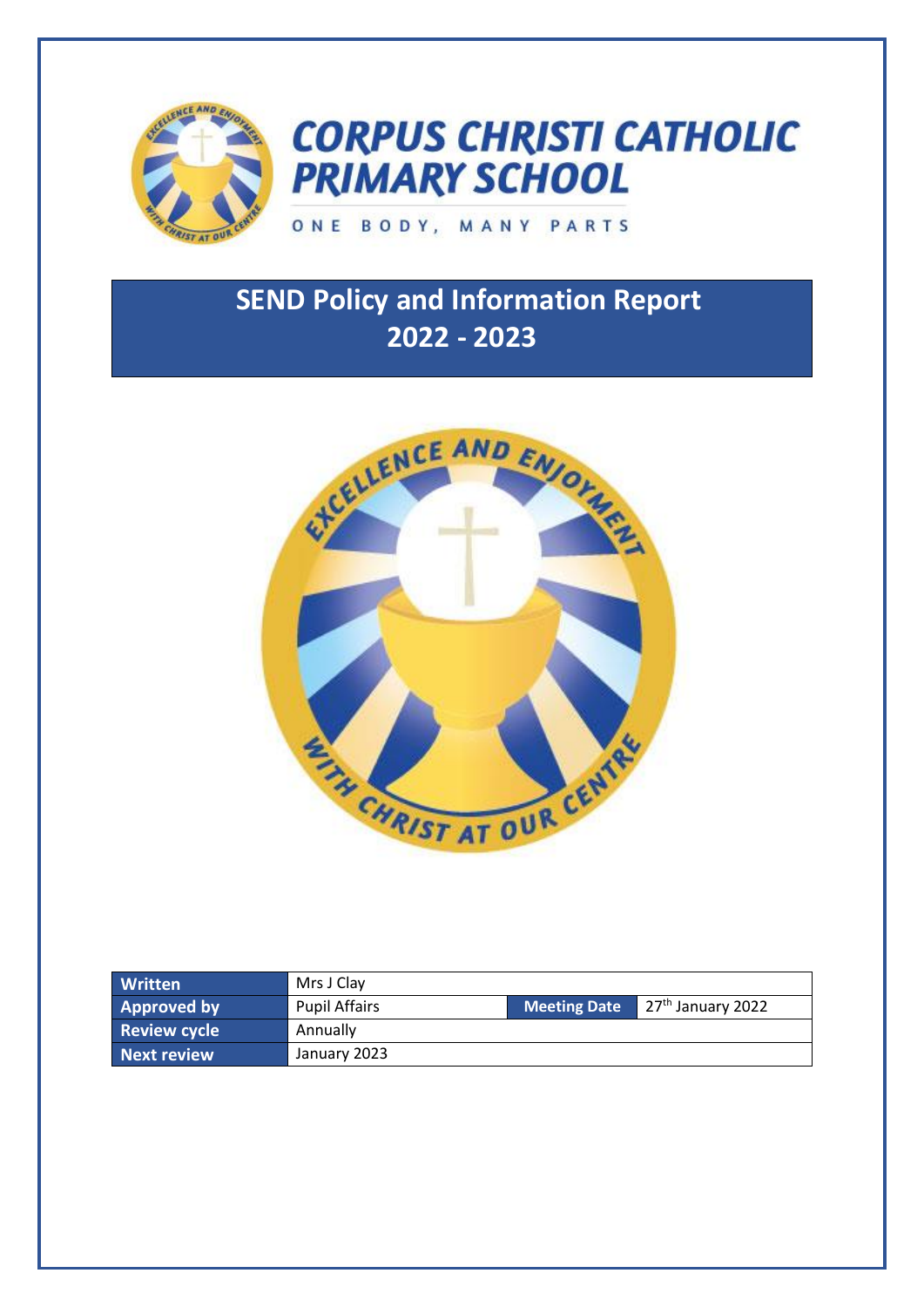#### **Mission Statement**

Corpus Christi Catholic Primary School exists to provide educational and spiritual opportunities through which every member of its community may be encouraged to strive for excellence and be helped towards developing those talents given to them by God.

#### **1. Aims and intent**

Our SEND policy and information report aims to:

- Set out how our school will support and make provision for pupils with special educational needs (SEND)
- Explain the roles and responsibilities of everyone involved in providing for pupils with SEND

Within Corpus Christi Catholic Primary School, we aim to provide a safe, happy and caring environment in which individuals have the opportunity to develop their spiritual, moral, intellectual, emotional, aesthetic, social and physical potential.

We aim to provide our children with the knowledge, concepts, skills and attitudes, which will enable them to take their full place in the community and add to their success in life.

We aim to foster within the children a sense of self respect, esteem and motivation, responsibility and consideration for others and the environment, and to help our children to become more spiritually aware by encouraging a love of God and love of one another. We aim to provide equal opportunities for all.

#### **Inclusion statement**

Corpus Christi school is committed to the spiritual, academic and social development alongside the physical and emotional wellbeing of all its pupils. Our commitment is to the needs of every child and this policy addresses our responsibility for those children with special educational needs, whether long or short term.

We believe that all children should have an equal opportunity to attend our school and we value every individual and celebrate their achievements. We are committed to identifying and responding to individual needs.

To this end we take action to promote inclusion, which is reflected in policies, planning, curriculum delivery and the recording and reporting of achievement.

The staff at Corpus Christi are committed to the inclusion of all pupils. We therefore:

- Provide an environment which enables every pupil to be safe and healthy.
- Value every individual and enable them to enjoy their learning, achieve their full potential and economic well-being.
- Enable every pupil to make a positive contribution to their school and community.
- Identify and respond to pupils' diverse and individual needs.
- Identify and overcome potential barriers to learning.
- Set suitable learning challenges for every pupil.

#### **2. Legislation and guidance**

This policy and information report is based on the statutory [Special Educational Needs and Disability \(SEND\)](https://www.gov.uk/government/uploads/system/uploads/attachment_data/file/398815/SEND_Code_of_Practice_January_2015.pdf)  [Code of Practice](https://www.gov.uk/government/uploads/system/uploads/attachment_data/file/398815/SEND_Code_of_Practice_January_2015.pdf) and the following legislation:

[Part 3 of the Children and Families Act 2014](http://www.legislation.gov.uk/ukpga/2014/6/part/3), which sets out schools' responsibilities for pupils with SEND and disabilities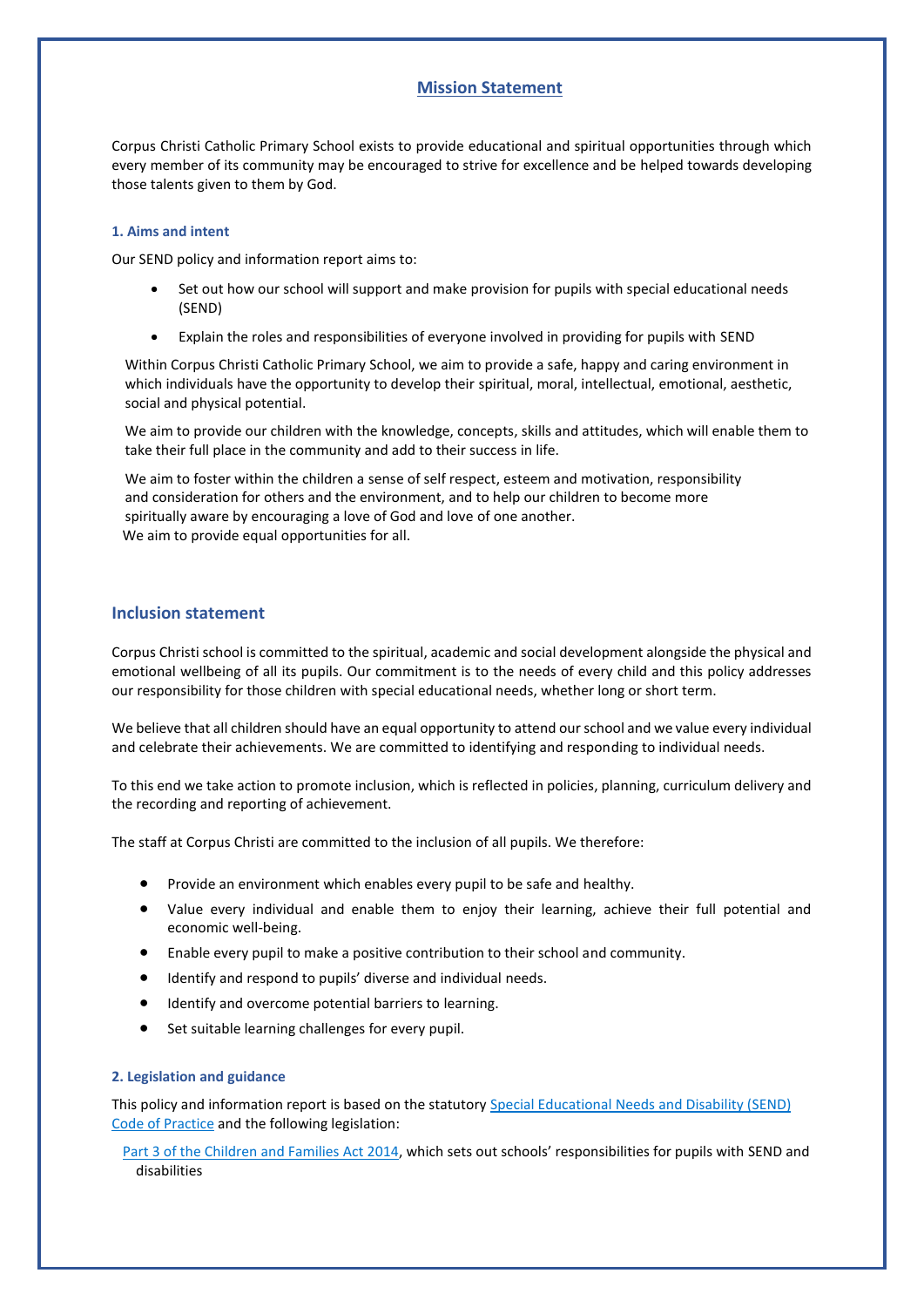[The Special Educational Needs and Disability Regulations 2014](http://www.legislation.gov.uk/uksi/2014/1530/contents/made), which set out schools' responsibilities for education, health and care (EHC) plans, SEND coordinators (SENDCOs) and the SEND information report

#### **3. Definitions**

A pupil has SEND if they have a learning difficulty or disability which calls for special educational provision to be made for them.

They have a learning difficulty or disability if they have:

- A significantly greater difficulty in learning than the majority of the others of the same age, or
- A disability which prevents or hinders them from making use of facilities of a kind generally provided for others of the same age in mainstream schools

Special educational provision is educational or training provision that is additional to, or different from, that made generally for other children or young people of the same age by mainstream schools.

#### **4. Roles and responsibilities**

#### **4.1 The SENDCo**

The SENDCo is Mrs. J Clay [\(senco@corpusprimaryleeds.org\)](mailto:senco@corpusprimaryleeds.org)

#### They will:

- Work with the headteacher and SEND governor to determine the strategic development of the SEND policy and provision in the school.
- Have day-to-day responsibility for the operation of this SEND policy and the co-ordination of specific provision made to support individual pupils with SEND, including those who have EHC plans.
- Provide professional guidance to colleagues and work with staff, parents, and other agencies to ensure that pupils with SEND receive appropriate support and high-quality teaching.
- Advise on the graduated approach to providing SEND support.
- Advise on the deployment of the school's delegated budget and other resources to meet pupils' needs effectively.
- Be the point of contact for external agencies, especially the local authority and its support services.
- Liaise with potential next providers of education to ensure that the school meets its responsibilities under the Equality Act 2010 with regard to reasonable adjustments and access arrangements.
- Ensure the school keeps the records of all pupils with SEND up to date.

#### **4.2 The SEND governor**

The SEND governor will:

- Help to raise awareness of SEND issues at governing board meetings.
- Monitor the quality and effectiveness of SEND and disability provision within the school and update the governing board on this.
- Work with the headteacher and SENDCo to determine the strategic development of the SEND policy and provision in the school

#### **4.3 The headteacher**

The headteacher will:

- Work with the SENDCo and SEND governor to determine the strategic development of the SEND policy and provision within the school.
	- Have overall responsibility for the provision and progress of learners with SEND and/or a disability.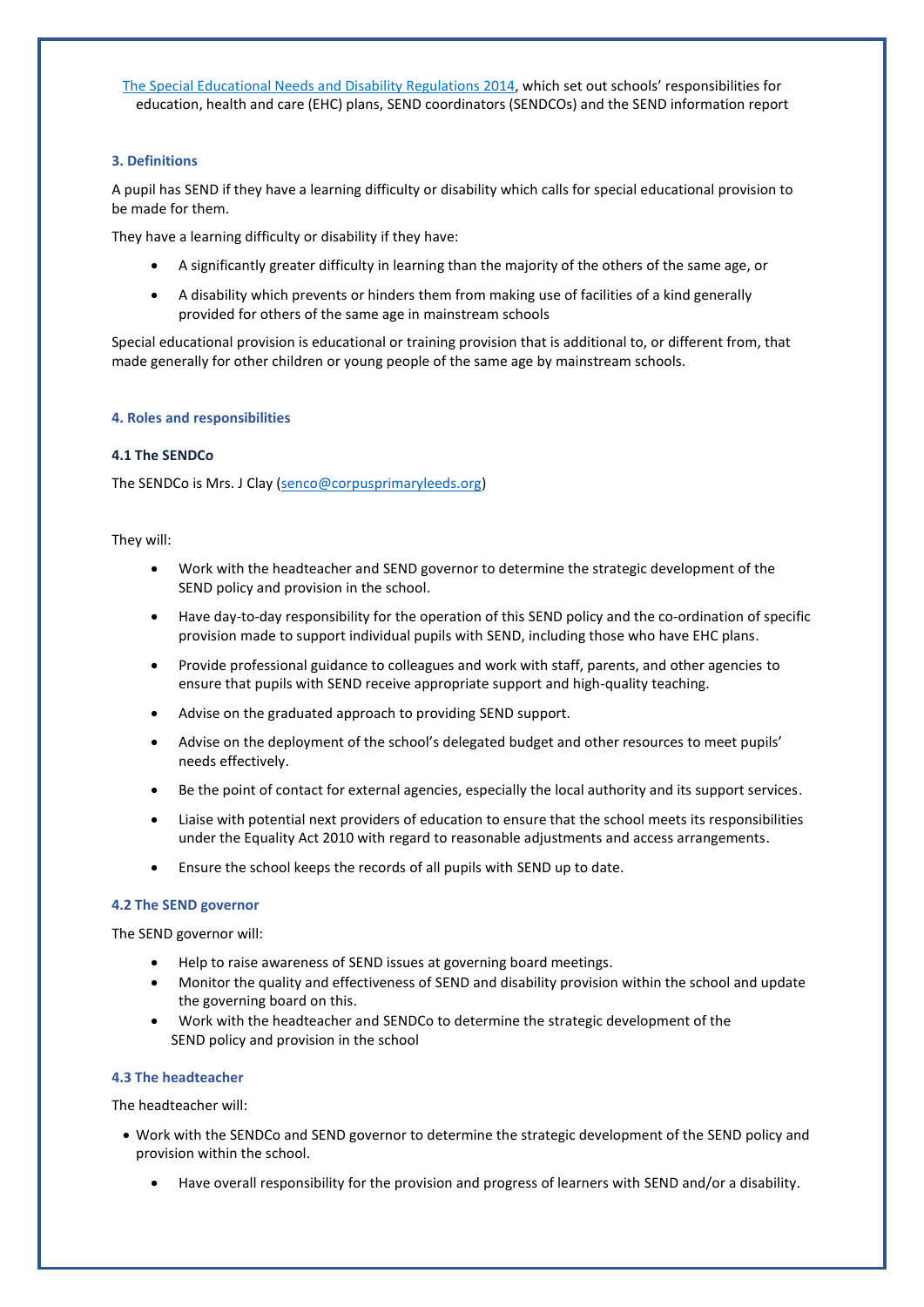#### **4.4 Class teachers**

Each class teacher is responsible for:

- The progress and development of every pupil in their class.
- Working closely with any teaching assistants or specialist staff to plan and assess the impact of support and interventions, and how they can be linked to classroom teaching.
- Working with the SENDCo to review each pupil's progress and development and decide on any changes to provision
- Ensuring they follow this SEND policy.

#### **5. SEND information report**

#### **5.1 The kinds of SEND that are provided for**

Our school currently provides additional and/or different provision for a range of needs, including:

- Communication and interaction, for example, autistic spectrum disorder, Asperger's Syndrome, speech and language difficulties
- Cognition and learning, for example, dyslexia, dyspraxia
- Social, emotional and mental health difficulties, for example, attention deficit hyperactivity disorder (ADHD)
- Sensory and/or physical needs, for example, visual impairments, hearing impairments, processing difficulties, epilepsy
- Moderate/severe/profound and multiple learning difficulties

#### **5.2 Identifying pupils with SEND and assessing their needs**

We will assess each pupil's current skills and levels of attainment on entry, which will build on previous settings and Key Stages, where appropriate. Class teachers will make regular assessments of progress for all pupils and identify those whose progress:

- Is significantly slower than that of their peers starting from the same baseline
- Fails to match or better the child's previous rate of progress
- Fails to close the attainment gap between the child and their peers
- Widens the attainment gap

This may include progress in areas other than attainment, for example, social needs and speaking and listening skills.

Slow progress and low attainment will not automatically mean a pupil is recorded as having SEND.

When deciding whether special educational provision is required, we will start with the desired outcomes, including the expected progress and attainment, and the views and the wishes of the pupil and their parents. We will use this to determine the support that is needed and whether we can provide it by adapting our core offer, or whether something different or additional is needed.

Following discussion with parents in identifying a child as needing SEND support and being placed on the school's SEND register, the class teacher working with the SENDCo carries out a clear assessment of the pupil's needs. This is carried out using the teacher's assessment, understanding and knowledge of the pupil, their previous progress and attainment, as well as information from our core approach to pupil progress, attainment, and behaviour. It also draws on the individual's development in comparison to their peers, national data, the views and knowledge of parents, the pupil's own views and, if relevant, advice from external agencies. Where it is decided to provide a pupil with SEND support, parents are informed. The teacher and SENDCo agree in consultation with the parent and the pupil the adjustments, interventions and support to be put in place as well as the expected impact on progress, development or behaviour. All teachers and support staff who work with the pupil are made aware of their needs, individual targets and any teaching strategies or approaches that are required. These are all outlined in the pupils' Learning Support Plan.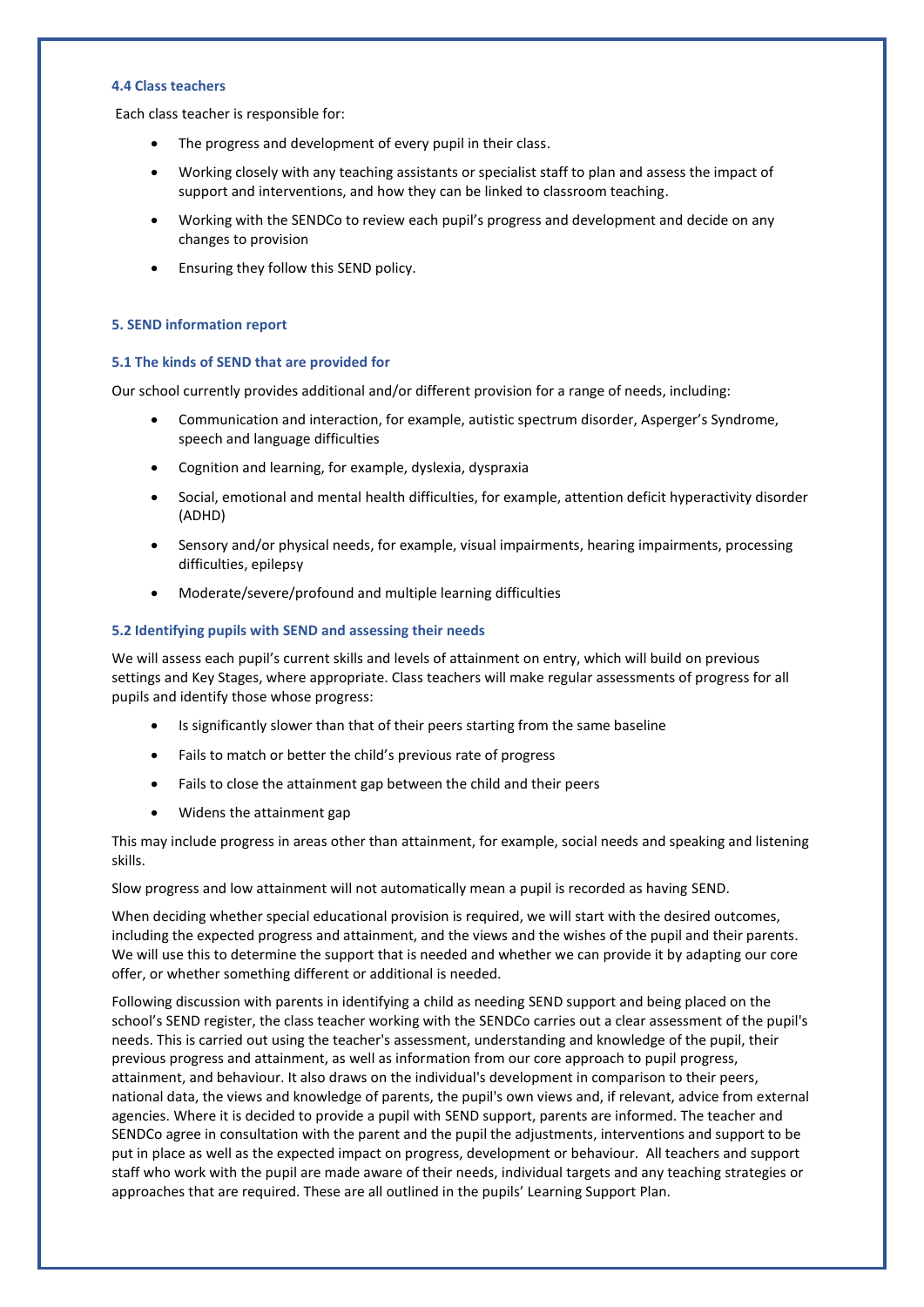#### **5.3 Consulting and involving pupils and parents**

We will have an early discussion with the pupil and their parents when identifying whether they need special educational provision. These conversations will make sure that:

- Everyone develops a good understanding of the pupil's areas of strength and difficulty.
- We take into account the parents' concerns.
- Everyone understands the agreed outcomes sought for the child.
- Everyone is clear on what the next steps are.

Notes of these early discussions will be added to the pupil's record and given to their parents.

We will formally notify parents when it is decided that a pupil will receive SEND support.

In addition to our parent consultation evenings and reporting arrangements at which the SENDCo is always available for further discussion and support, there will be opportunities to discuss a child's Special Educational Needs and as well share Learning Support Plans at other SEND review meetings. If a child has Speech, Language or Communication difficulties parents can request an assessment by the Speech and Language Therapist (SALT). Parents will be informed of the outcomes and if support is necessary, they will receive regular updates of progress. Parents will be informed if an outside agency referral is needed and they will be involved in the process wherever possible to get the best possible support for their child. The SENDCo or a child's class teacher are also available to discuss SEND pupil's progress and next steps. The school also offer parent training/ learning events and workshops.

#### **5.4 Assessing and reviewing pupils' progress towards outcomes**

We will follow the graduated approach and the four-part cycle of **assess, plan, do, review**.

#### **Assess**

The class or subject teacher will work with the SENDCo to carry out a clear analysis of the pupil's needs. This will draw on:

- The teacher's assessment and experience of the pupil.
- Their previous progress and attainment or behaviour.
- Other teachers' assessments, where relevant.
- The individual's development in comparison to their peers and national data.
- The views and experience of parents.
- The pupil's own views.
- Advice from external support services, if relevant.

The assessment will be reviewed regularly.

The progress of all children in school is tracked closely using a range of methods. Using an online tracking system, progress is monitored each term. In addition, B squared assessments in some areas of the curriculum, will be used for identified pupils, to demonstrate smaller steps in progress. Pupils identified as SEND in the Foundation Stage will be assessed against the developmental outcomes. In some cases, pupils may also be assessed using the progression framework in order to assess pupils' life skills. The engagement profile may also be used to produce evidence of progress and next steps for pupils with more complex needs.

#### **Plan and Do**

All teachers and support staff who work with the pupil will be made aware of their needs, the outcomes sought, the support provided, and any teaching strategies or approaches that are required.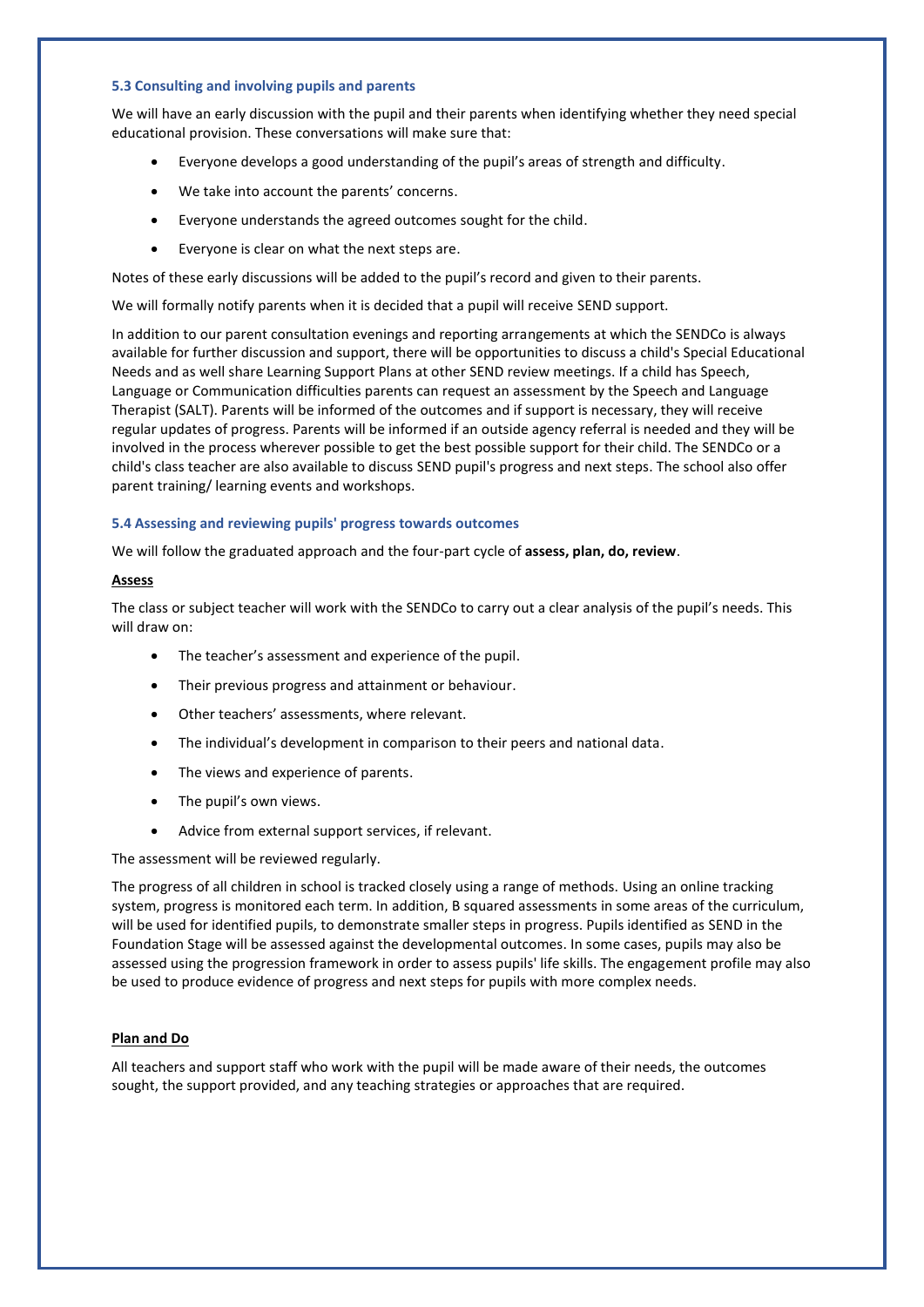#### **Review**

We will regularly review the effectiveness of the support and interventions, and their impact on the pupil's progress. If a pupil has a learning support plan, this will be reviewed each term or more frequently if this is deemed appropriate. Parents are invited in to review targets and new targets set.

Pupils will be removed from the SEND register after a review where all parties are in agreement that additional is support is no longer needed.

#### **5.5 Supporting pupils moving between phases and preparing for adulthood**

We will share information with the school, college, or other setting the pupil is moving to. We will agree with parents and pupils which information will be shared as part of this.

Transition arrangements are very carefully considered by working with the child's new class teacher or new school staff. The involvement of the child and parents in these arrangements are firmly established in the excellent practice of our school. These are overseen by the SENDCo and Senior leaders. Provision is planned to ensure that children make all transitions as smoothly, confidently and happily as possible. When a pupil is moving school, we will ensure that we pass on all information to the school's SENDCo, so they are aware of any special arrangements or support the pupil needs. We will ensure that any pupil records are passed on as soon as possible. Where an EHCP is in place, a preference for their educational setting will be made during the annual review process the year prior to their transition to high school. This enables the local authority to consult and request placements at the preferred school.

#### **5.6 Our approach to teaching pupils with SEND**

Teachers are responsible and accountable for the progress and development of all the pupils in their class.

At Corpus Christi Catholic Primary School quality teaching enables all children to access the curriculum which is differentiated to meet the needs of every child. If a child has complex, specific or general learning needs they may have a Learning Support Plan or Individual Behaviour Plan (IBP) which details special arrangements. Pupils may be taught in smaller teaching groups, withdrawn from class for specialist intervention programmes or work 1 to 1 with an adult. Additional specialised resources may also be provided including the service of Catholic Care counsellor, a Catholic Care Educational Psychologist (EP) and Speech and Language Therapist (SALT).

|                  | We will also provide the following interventions:                                                                                                                                                                                                                                                                                                                                                                                                                                                                                                                                                                         |                 |                                                                                                      |  |  |  |
|------------------|---------------------------------------------------------------------------------------------------------------------------------------------------------------------------------------------------------------------------------------------------------------------------------------------------------------------------------------------------------------------------------------------------------------------------------------------------------------------------------------------------------------------------------------------------------------------------------------------------------------------------|-----------------|------------------------------------------------------------------------------------------------------|--|--|--|
|                  | Cognition and learning                                                                                                                                                                                                                                                                                                                                                                                                                                                                                                                                                                                                    |                 | Social, emotional, and mental Health                                                                 |  |  |  |
| Support          | Assessments, modifications, adjustments and interventions                                                                                                                                                                                                                                                                                                                                                                                                                                                                                                                                                                 | Support         | Assessments, modifications, adjustments and interventions                                            |  |  |  |
|                  | Differentiated curriculum planning, activities, delivery and outcomes, success criteria                                                                                                                                                                                                                                                                                                                                                                                                                                                                                                                                   |                 | Approach in line with the Positive Behaviour Management Policy                                       |  |  |  |
|                  | Differentiated (personalised) teaching including questioning, teaching styles and approaches<br>Access to support from both the class teacher and TA on a regular basis<br>Positive praise linked with skills builder curriculum<br>$\bullet$<br>Smiley points and awards given<br>Class visual timetable<br>Classroom displays containing vocabulary to support learning<br>٠<br>Access to active learn, Nessy, Reading eggs, time table Rock stars<br>Scaffolding resources e.g. word banks, picture word banks, writing frames with sentence<br>starters<br>Increased time to complete a task and respond to questions |                 | Positive praise linked with skills builder curriculum                                                |  |  |  |
| <b>Universal</b> |                                                                                                                                                                                                                                                                                                                                                                                                                                                                                                                                                                                                                           |                 | Smiley points and awards given                                                                       |  |  |  |
|                  |                                                                                                                                                                                                                                                                                                                                                                                                                                                                                                                                                                                                                           |                 | PSHCE<br>$\bullet$                                                                                   |  |  |  |
|                  |                                                                                                                                                                                                                                                                                                                                                                                                                                                                                                                                                                                                                           |                 | Half termly Mind Mate lessons                                                                        |  |  |  |
|                  |                                                                                                                                                                                                                                                                                                                                                                                                                                                                                                                                                                                                                           |                 | Strategic seating plan                                                                               |  |  |  |
|                  |                                                                                                                                                                                                                                                                                                                                                                                                                                                                                                                                                                                                                           |                 | Differentiated curriculum planning, activities, delivery and outcomes( success criteria<br>$\bullet$ |  |  |  |
|                  |                                                                                                                                                                                                                                                                                                                                                                                                                                                                                                                                                                                                                           |                 | Differentiated (personalised) teaching including questioning, teaching styles and approaches<br>٠    |  |  |  |
|                  |                                                                                                                                                                                                                                                                                                                                                                                                                                                                                                                                                                                                                           |                 | Access to support from both the class teacher and TA on a regular basis                              |  |  |  |
|                  |                                                                                                                                                                                                                                                                                                                                                                                                                                                                                                                                                                                                                           |                 | Class visual timetable<br>$\bullet$                                                                  |  |  |  |
|                  |                                                                                                                                                                                                                                                                                                                                                                                                                                                                                                                                                                                                                           |                 | . Timer used to improve focus                                                                        |  |  |  |
|                  | Reduce number of tasks                                                                                                                                                                                                                                                                                                                                                                                                                                                                                                                                                                                                    |                 | Behaviour incidents recorded as yellow, amber or red incidents and shared with parents               |  |  |  |
|                  | Strategic seating plan e.g. role model for paired talk                                                                                                                                                                                                                                                                                                                                                                                                                                                                                                                                                                    |                 | (behaviour policy)                                                                                   |  |  |  |
|                  | Visual aids e.g. checklists/ symbols                                                                                                                                                                                                                                                                                                                                                                                                                                                                                                                                                                                      |                 | • Restorative practice used following above incidents                                                |  |  |  |
|                  | Classroom resources labelled with words and symbols and easily accessible                                                                                                                                                                                                                                                                                                                                                                                                                                                                                                                                                 |                 | Individual Behaviour support plan                                                                    |  |  |  |
|                  | Access to ICT to reduce barriers to learning                                                                                                                                                                                                                                                                                                                                                                                                                                                                                                                                                                              |                 | Individual daily home school chart with rewards for meeting IBP targets                              |  |  |  |
|                  | Phonic readers KS2 Read Write Inc KS1 [reading schemes]<br>٠                                                                                                                                                                                                                                                                                                                                                                                                                                                                                                                                                              |                 | Catholic care nurture sessions                                                                       |  |  |  |
|                  | Phonic assessment where appropriate                                                                                                                                                                                                                                                                                                                                                                                                                                                                                                                                                                                       |                 | Time out cards<br>$\bullet$                                                                          |  |  |  |
|                  | Pencil grip etc and other physical resources                                                                                                                                                                                                                                                                                                                                                                                                                                                                                                                                                                              | <b>Targeted</b> | Zones of regulation work<br>٠                                                                        |  |  |  |
| <b>Targeted</b>  | Visual stress test [coloured overlays assessment]<br>Support plan with specific targets<br>YARC reading test completed<br>Paired reading intervention                                                                                                                                                                                                                                                                                                                                                                                                                                                                     |                 | My hidden chimp or Think Good, Eeel Good work                                                        |  |  |  |
|                  |                                                                                                                                                                                                                                                                                                                                                                                                                                                                                                                                                                                                                           |                 | Social interaction group with SaLT                                                                   |  |  |  |
|                  |                                                                                                                                                                                                                                                                                                                                                                                                                                                                                                                                                                                                                           |                 | First/ Next boxes / chart                                                                            |  |  |  |
|                  |                                                                                                                                                                                                                                                                                                                                                                                                                                                                                                                                                                                                                           |                 | Individual seating area                                                                              |  |  |  |
|                  | Additional phonic sessions                                                                                                                                                                                                                                                                                                                                                                                                                                                                                                                                                                                                |                 | Family support within school                                                                         |  |  |  |
|                  | Multisensory spelling intervention and activities                                                                                                                                                                                                                                                                                                                                                                                                                                                                                                                                                                         |                 | . Individualised strategies for de - escalation of regulating emotions                               |  |  |  |
|                  | Nessy intervention group                                                                                                                                                                                                                                                                                                                                                                                                                                                                                                                                                                                                  |                 | Individual Catholic Care counselling sessions                                                        |  |  |  |
|                  | Working memory intervention<br>Alphabet arc intervention<br>Rapid read intervention<br>Read write inc.<br>Referral to catholic care educational psychologist __ cognitive assessment and observations<br>SENIT referral<br>٠                                                                                                                                                                                                                                                                                                                                                                                              |                 | SNAP assessment completed to identify specific areas of need                                         |  |  |  |
|                  |                                                                                                                                                                                                                                                                                                                                                                                                                                                                                                                                                                                                                           |                 | Risk assessment and positive behaviour plan                                                          |  |  |  |
|                  |                                                                                                                                                                                                                                                                                                                                                                                                                                                                                                                                                                                                                           |                 | Cluster team support e.g. Kicks, art therapy etc.                                                    |  |  |  |
|                  |                                                                                                                                                                                                                                                                                                                                                                                                                                                                                                                                                                                                                           |                 | Family support __ cluster<br>$\bullet$                                                               |  |  |  |
| Specialist       |                                                                                                                                                                                                                                                                                                                                                                                                                                                                                                                                                                                                                           |                 | Catholic Care Educational Psychologist observations, discussion and advice                           |  |  |  |
|                  |                                                                                                                                                                                                                                                                                                                                                                                                                                                                                                                                                                                                                           |                 | . AlP outreach support                                                                               |  |  |  |
|                  | Dyslexia portfolio assessments                                                                                                                                                                                                                                                                                                                                                                                                                                                                                                                                                                                            |                 | SENIT<br>$\bullet$                                                                                   |  |  |  |
|                  | SNAP assessment and action plan                                                                                                                                                                                                                                                                                                                                                                                                                                                                                                                                                                                           |                 | Mind Mate referral                                                                                   |  |  |  |
|                  | Dictation software (e.g. clicker)                                                                                                                                                                                                                                                                                                                                                                                                                                                                                                                                                                                         |                 | $\bullet$<br>CAMHS                                                                                   |  |  |  |
|                  |                                                                                                                                                                                                                                                                                                                                                                                                                                                                                                                                                                                                                           |                 |                                                                                                      |  |  |  |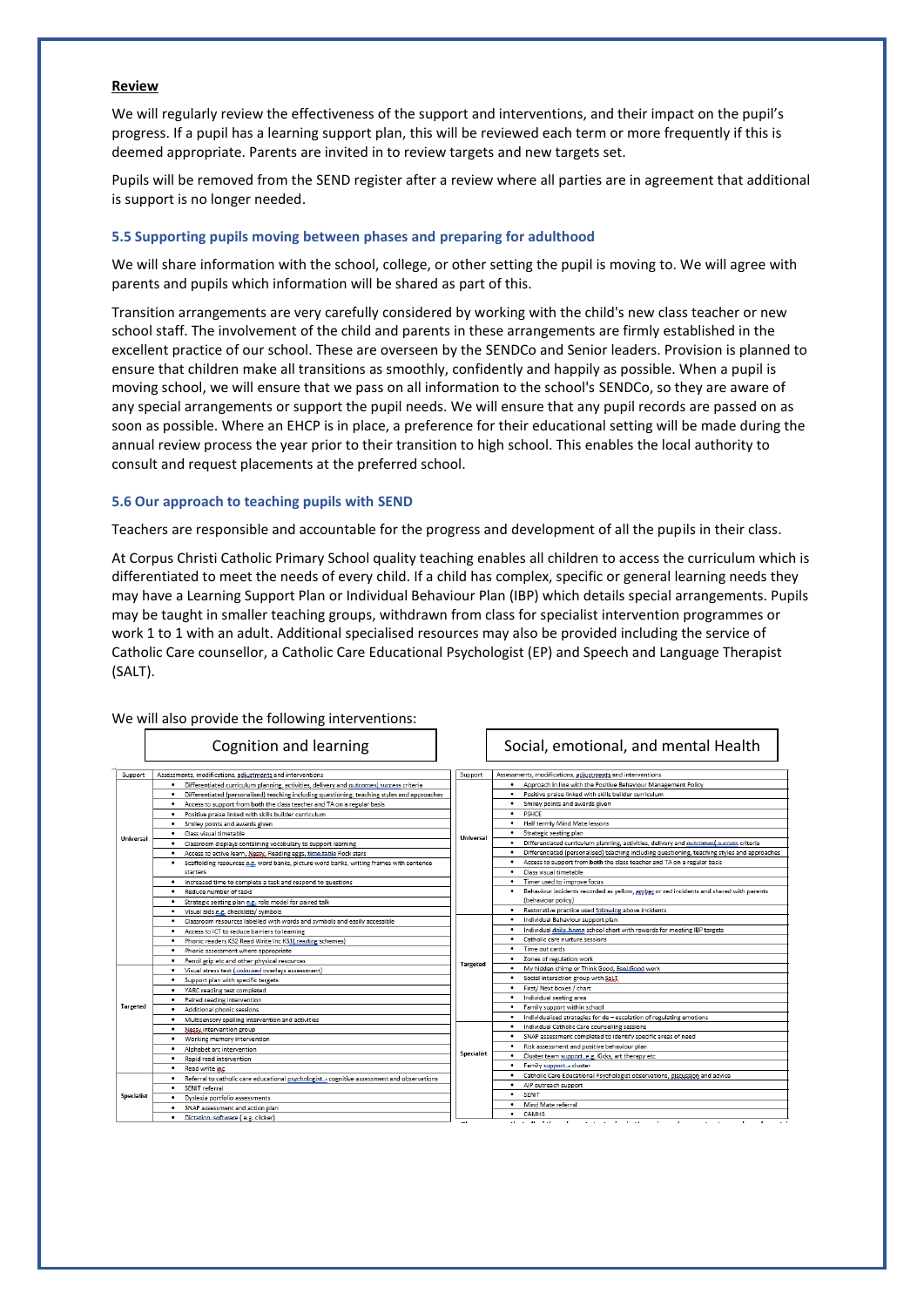#### Speech, language and communication

| Support           | Assessments, modifications, adjustments and interventions                                         |
|-------------------|---------------------------------------------------------------------------------------------------|
| Universal         | Differentiated curriculum planning, activities, delivery and outcomes, success criteria<br>٠      |
|                   | Differentiated (personalised) teaching including questioning, teaching styles and approaches<br>٠ |
|                   | Access to support from both the class teacher and TA on a regular basis<br>٠                      |
|                   | Positive praise linked with skills builder curriculum<br>٠                                        |
|                   | Smiley points and awards given<br>٠                                                               |
|                   | Class visual timetable<br>٠                                                                       |
|                   | Classroom displays containing vocabulary to support learning<br>٠                                 |
|                   | Scaffolding resources e.g. word hanks, picture word banks, writing frames with sentence<br>٠      |
|                   | starters                                                                                          |
|                   | Increased time to complete a task and respond<br>٠                                                |
|                   | Reduce number of tasks<br>٠                                                                       |
|                   | ٠<br>Chunking information to break it down                                                        |
|                   | ٠<br>Visual aids e.g. checklists/symbols                                                          |
|                   | Classroom resources labelled with words and symbols and easily accessible<br>٠                    |
|                   | ٠<br>Access to ICT to reduce barriers to learning                                                 |
|                   | SaLT referral completed and assessment completed<br>٠                                             |
|                   | Sal.T support plan in place<br>٠                                                                  |
|                   | Narrative group<br>٠                                                                              |
|                   | Speech sounds intervention<br>٠                                                                   |
|                   | Colourful semantics intervention<br>٠                                                             |
| <b>Targeted</b>   | ٠<br>Lego therapy intervention                                                                    |
|                   | Social interaction group with SaLT<br>٠                                                           |
|                   | First/ Next boxes / chart<br>٠                                                                    |
|                   | Individual visual timetable<br>٠                                                                  |
|                   | Use of social stories<br>٠                                                                        |
|                   | Use of ear defenders<br>٠                                                                         |
|                   | ٠<br>Sal T pathway referral e.g. SLI                                                              |
|                   | Mind Mate referral<br>٠                                                                           |
|                   | CAMHS assessment<br>٠                                                                             |
| <b>Specialist</b> | Stars referral (ASC)<br>٠                                                                         |
|                   | Cluster team support<br>٠                                                                         |
|                   | Makaton<br>٠                                                                                      |
|                   | PECS<br>٠                                                                                         |
|                   | 1:1 speech sounds sessions<br>٠                                                                   |
|                   | 1:1 vocabulary/ grammar/ language sessions<br>٠                                                   |
|                   | Intensive interaction sessions<br>٠                                                               |
|                   | ٠<br>ICT assessment e.g. for communication aid                                                    |
|                   |                                                                                                   |

#### **5.7 Adaptations to the curriculum and learning environment**

We make the following adaptations to ensure all pupils' needs are met:

- Differentiating our curriculum to ensure all pupils are able to access it, for example, by grouping, 1:1 work, teaching style, content of the lesson, etc.
- Adapting our resources and staffing
- Using recommended aids, such as laptops, scanning/ reading pens, coloured overlays, visual timetables, larger font, etc.
- Differentiating our teaching, for example, giving longer processing times, pre-teaching of key vocabulary, reading instructions aloud, etc.
- Allowing all pupils to access all aspects of the 'school day' please see accessibility plan for more detail

#### **5.8 Additional support for learning**

We have teaching assistants working in each class, some classes have additional teaching assistants depending on the SEND need and additional funding attached to these pupils. All support staff are trained to deliver interventions such as Lego therapy, social stories, paired reading, phonics and maths consolidation.

Teaching assistants will support pupils on a 1:1 basis when the pupil is in receipt of additional FFI funding from the local authority or, in exceptional cases, when the school agree that it is required to ensure the safety of the child or others within school.

Teaching assistants will support pupils in small groups when it is agreed this is appropriate in order to teach specific skills to increase the rate of progress.

Children in school receive support that is specific to their individual needs. This may be provided by the class teacher or may involve:

- Other staff in school including the SENDCo
- Staff who visit the school from STARS or the SEND and Inclusion team (SENIT)
- Speech and Language Therapy (SALT)
- Catholic Care counselling
- Occupational therapy
- Educational Psychologist advice and support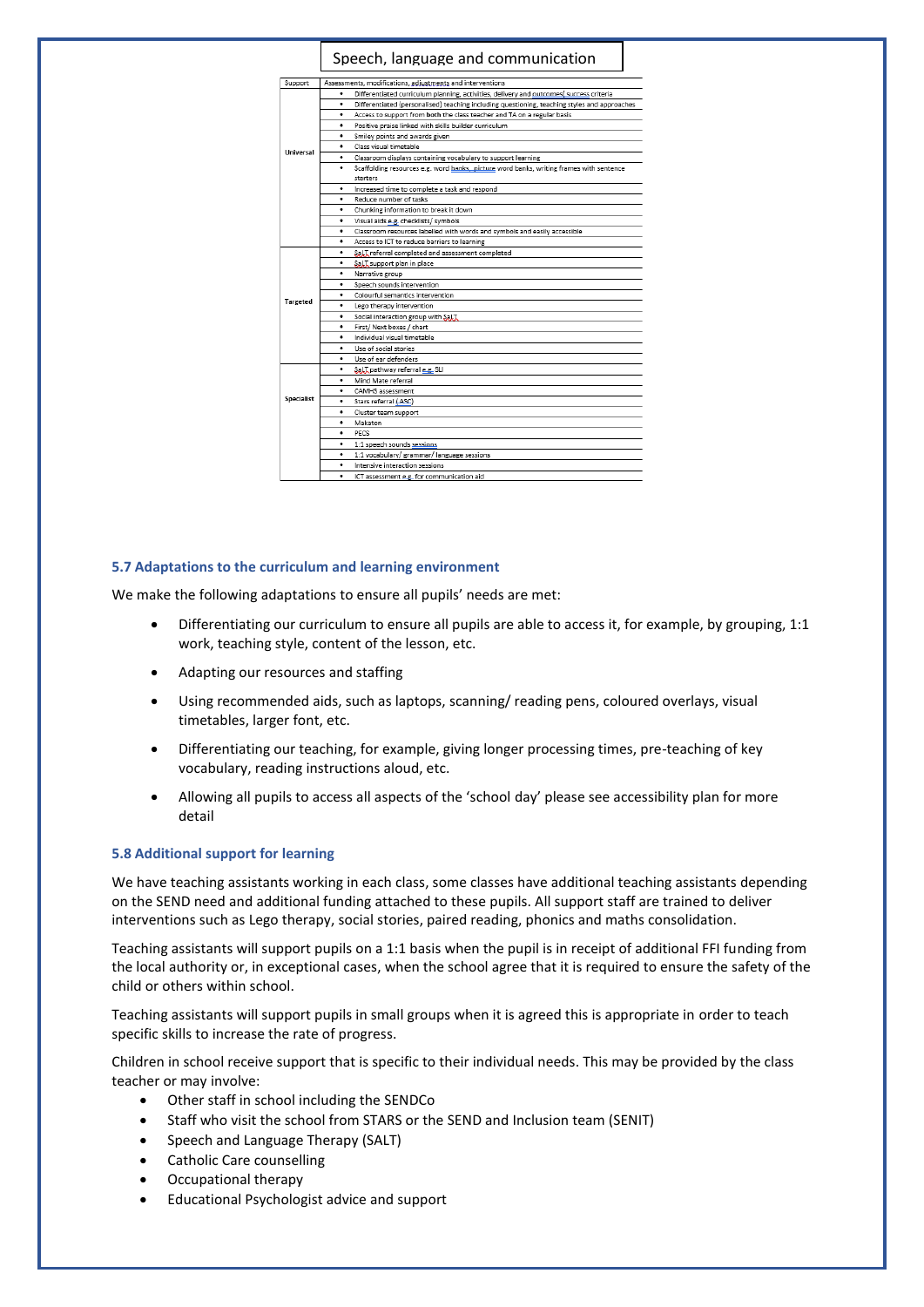• Physiotherapy, medical experts and other outside agencies

#### **5.9 Expertise and training of staff**

Our SENDCo has over 10 years' experience in this role and has worked as SENDCo and KS1 and KS2 class teacher in two other schools. She also achieved the National SENDCo award within the first three years of becoming a SENDCo.

The SENDCo is allocated two days a week to manage SEND provision and attends SLT meetings.

We have a team of teaching assistants, who are trained to deliver SEND provision.

In the last academic year, staff have been trained in autism, intensive interaction, Lego therapy and use of visuals including comic strip conversations, phonics, use of clicker to support writing, diabetes monitoring and administration, asthma and epi pen monitoring and administration and epilepsy.

We use specialist staff for some speech, language and communication interventions and for counselling sessions.

When working in school, all staff are offered coaching and often work alongside professionals such as the speech and language therapist and educational psychologist in order to develop their skills and understanding. When staff access additional training off site or via e – learning courses this is cascaded down in the means of staff training sessions, allowing all staff to have the most up to date information. Also, the school have received recent additional whole staff training such as the Autism Education Trust training and whole staff training from the Educational Psychologist. We have a speech and language therapist employed to work one day a week. This resource is used to enable assessments and observations to take place as well as also coaching and modelling sessions so that support staff can complete work with pupils throughout the week.

#### **5.10 Securing equipment and facilities**

The SENDCo works with outside agencies, teachers, support staff, parents and pupils to ensure evidence is collected to ensure additional funding applications are made in line with the local authorities set timelines. This additional funding that is received is used to pay for teaching assistants and other resources which enable pupils to progress in school.

#### **5.11 Evaluating the effectiveness of SEND provision**

We evaluate the effectiveness of provision for pupils with SEND by:

- Reviewing pupils' individual progress towards their goals each term
- Reviewing the impact of interventions after 6 10 weeks
- Using pupil questionnaires
- Monitoring by the SENDCo
- Using provision maps to measure progress
- Holding annual reviews for pupils with EHC plans

 Pupil progress is monitored rigorously using both teacher and more formalised summative assessment. From tracking progress, we evaluate how effective our provision is. Learning Support Plans are reviewed regularly allowing evaluation of specific provisions for individuals, also B Squared is used for identified pupils as an assessment tool to allow all school staff to know how effective interventions are. The Head Teacher reports on all aspects of the school to governors. In addition, the SENDCo reports to governors on SEND provision and shares additional information where appropriate with the **identified governor Mr. Sto Tomas.** 

#### **5.12 Enabling pupils with SEND to engage in activities available to those in the school who do not have SEND**

We are an inclusive school where everyone is valued. All children with SEND are supported to access our curriculum and extracurricular activities including educational visits, residential visits, extra - curricular clubs and activities and sporting events, including inclusion events. Reasonable adjustments are made to ensure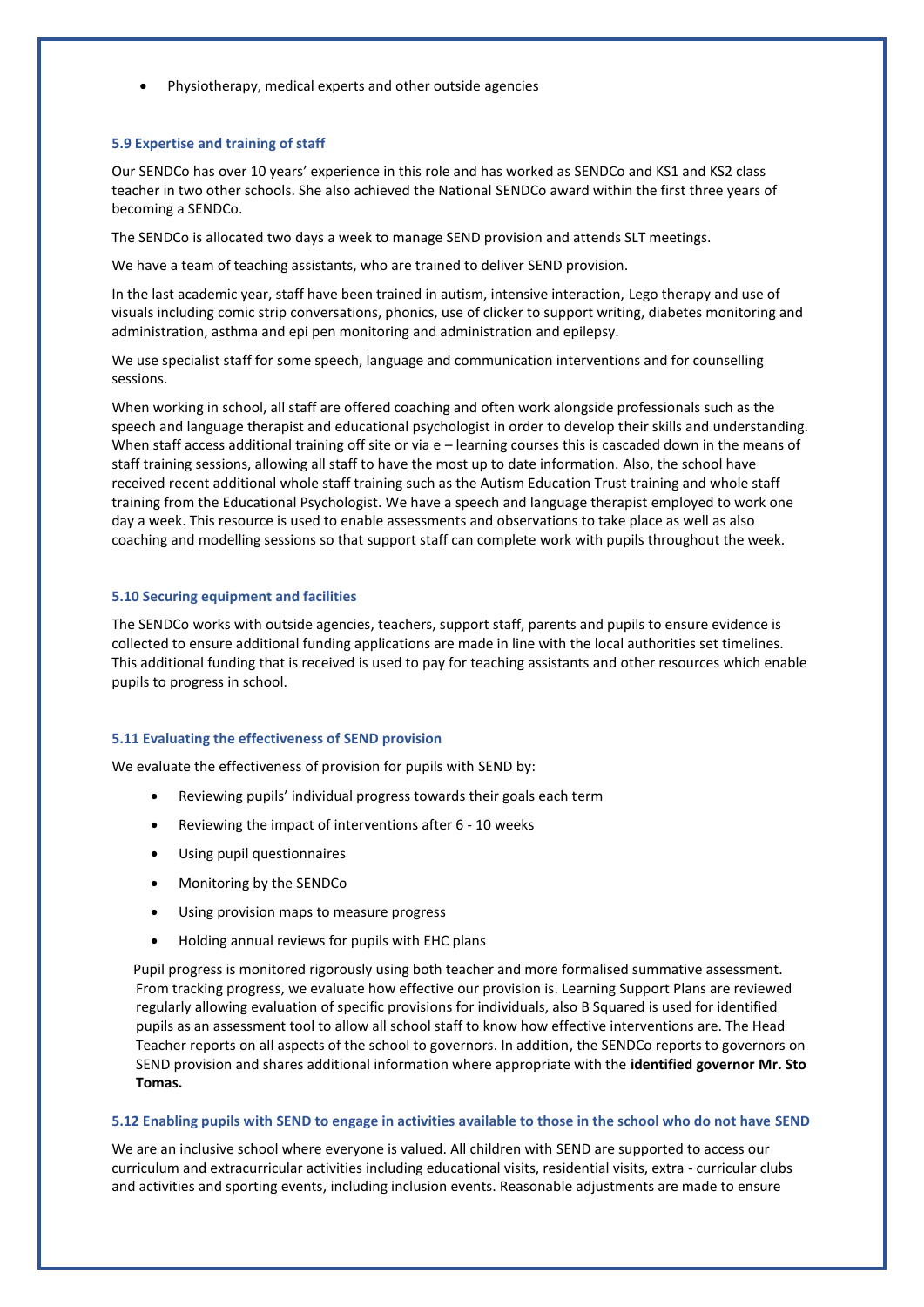inclusion and risk assessments are undertaken for many activities, highlighting any special provision in place to ensure that all pupils can access the activity in a safe manner.

No pupil is ever excluded from taking part in these activities because of their SEND or disability, however we will always consult with parents to ensure the pupil is not distressed and adapt experiences if necessary.

 The school's accessibility plan is available to see on the school website under 'key information' <https://www.corpusprimaryleeds.org/key-information/accessibility-plan>

 This sets out the school's aims to work towards improving the physical environment to enable disable pupils to take better advantage of the education, benefits, facilities and services the school provides and improving the availability of accessible information to disabled pupils

Arrangements for the admission of disabled pupils, i.e.

All pupils whose education, health and care (EHC) plans name the school will be admitted before any other places are allocated

For more information on SEND admissions, please see the admissions policy on the school website

<https://www.corpusprimaryleeds.org/key-information/admissions>

#### **5.13 Support for improving emotional and social development**

We provide support for pupils to improve their emotional and social development in the following ways:

- Pupils with SEND are encouraged to be part of the school council, bistro buddies, corridor cops, arts council, sports council or eco warriors.
- The whole school are working on skills builder partnership to develop the eight Essential Skills of **listening, speaking, problem solving, creativity, staying positive, aiming high, leadership and teamwork** are the ultimate transferable skills.
- Pupils with SEND are also encouraged to be part of after school clubs and lunch time sports coach sessions in the playground to promote teamwork/building friendships.
- Pupils with SEND are able to access Catholic Care counselling sessions with our Catholic Care counsellor.

We have a zero-tolerance approach to bullying.

#### **5.14 Working with other agencies**

We have excellent partnerships with a range of professionals who provide us with specialist advice. Following discussion with parents, referrals are made to the appropriate team. These include but are not confined to Educational Psychologists, Speech and Language Therapists, Paediatricians, School Nursing, Cluster therapeutic play workers, Cluster parent support, SENDIT (Special Educational Needs Inclusion Team) and Catholic Care counselling services. The school has employed a speech and language therapist and speech and language assistant and an educational psychologist to work additional hours within school. Outside professionals who are linked with the school usually work with a child to gather information. This will enable them to assess a child's needs and advise the school on new and appropriate targets for a child's personalised plan. They will be able to provide advice on the ways in which the school can help a child achieve the targets that are set. Following the receipt of advice from outside agencies, a copy of the report will be SEND home along with an invitation for parents to come and discuss it with the class teacher and or SENDCo. All staff supporting this child will have the appropriate training**.** 

#### **5.15 Complaints about SEND provision**

Complaints about SEND provision in our school should be made to the class teacher/SENDCO/Headteacher in the first instance. They will then be referred to the school's complaints policy.